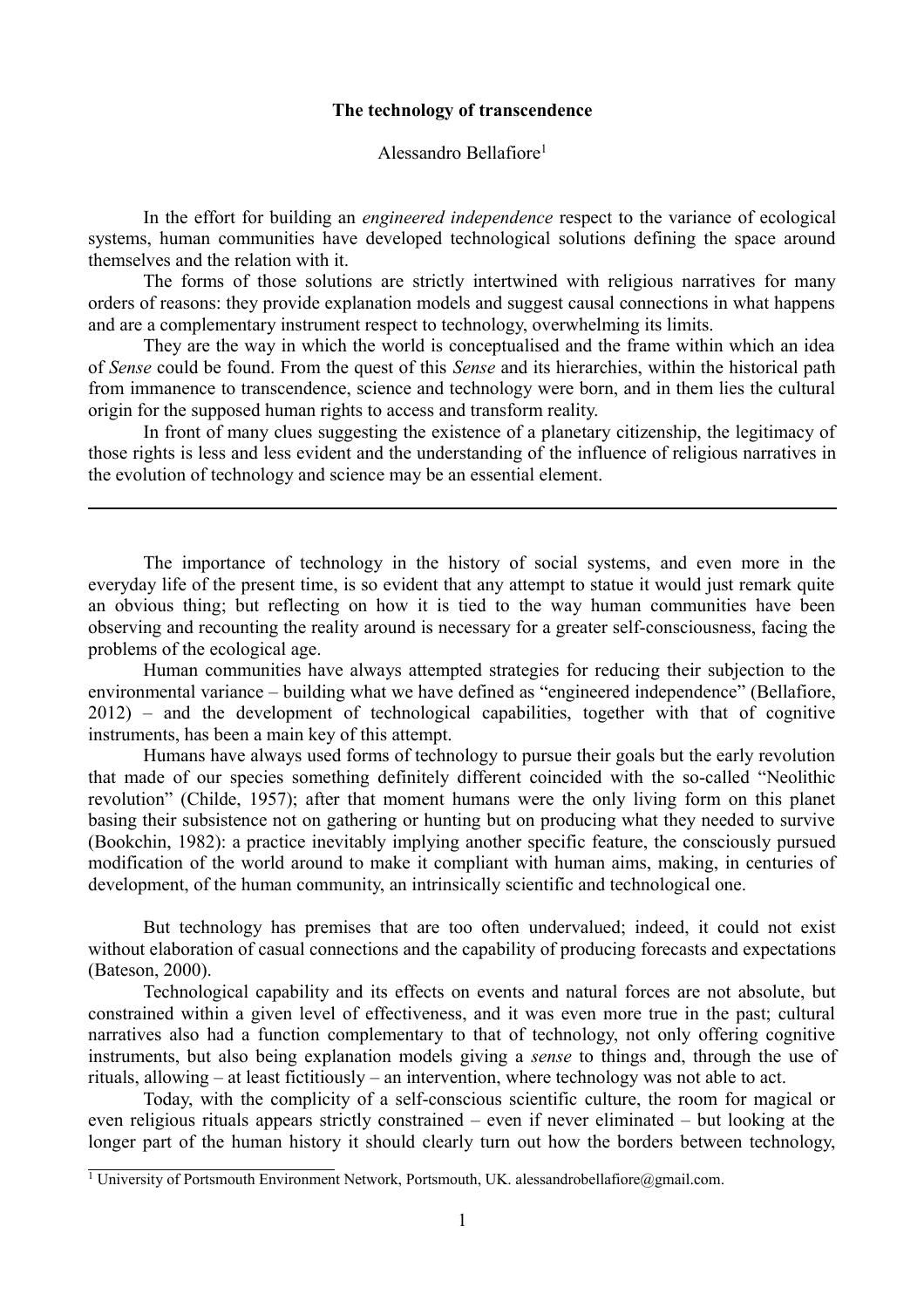magic, explanation and faith have been largely blurred; any element of this whole had a role, actual or presumed, in the uncertainty reduction, building *engineered independence*.

Speaking of technology "in itself" makes sense only on the base of a consolidated distinction between the world of magic, that of science and that one of technique; a distinction based on specific explanation and representation models, an acquisition quite recent and incomplete in the whole story of social systems.

Looking back at past narratives and at their general features is interesting because it allows to argue some correlations between them and the different attitudes in the use of technology.

## **Different narratives**

Distinguishing in a Manichean way between immanent and transcendent magic-religious traditions would be simply useless and inappropriate because they usually assume hybrids features; but forcing such a polarisation may be useful to stress implications resulting from the different ways in which human communities observed the world and described their collocation in it, affecting the development of science and technology, as well as the relation between social and ecological systems (Westley *et al.*, 2002; Holling *et al.*, 2002).

Immanent and transcendent narratives we are going to examine should be intended here as ideal types, not as definite and literally extant manifestations.

### *Immanent narratives*

In a purely immanent perspective the foundational principle is that any element in the world, as well as any event and the forces producing it, is internal to the perceptible world and belong to it.

Using Bateson's distinction between *metaphor* and *sacrament* (Bateson, 2000: 33-38), the reality of immanence should be considered as a "sacrament" because of the absolute coincidence of what "is" with what "appears", in a not layered reality.

There being a coincidence between things' physical nature and their essence, acting forces are unanimated and completely impersonal, it is then necessary to conclude the impossibility of their will; the very concept of finality is consequently excluded *ex ante* and it means the impossibility of finding a *sense* in reality and occurring events.

Given the lack of a *sense* or of a *plan*, there is no room for a peculiar difference of status of humankind, even less for a specific role of it; a kind of horizontal perspective emerges, based on an equality, in which everything is internal to the physical world and it is subjected to environmental variance.

Bookchin observes as communities, based on immanent or very simple animist-like narratives, sometimes "believe they can exert an influence on natural forces greater than the one really allowed" by their technology; but the sense of dependency from natural world never disappears (Bookchin,1982: 91), putting human community in a condition we may define as of "shared submission".

Speculating about the kind of technology emerging from an immanent perspective and a condition of shared submission is not simple; both because the civilisations featuring this kind of perspective have usually experienced very a limited technological evolution and because the categories of immanence are invariably far from the ones we culturally use, making a projection difficult.

More fructuous is the case of the relations between social and ecological systems based on this perspective and some results might be more relevant for the present debate than expected

It may be here interesting to recall the case of Tikopia island, firstly documented by Raymond Firth in 1929 (Firth, 2004).

Tikopia has been inhabited for about 3,200 years and, despite the little dimension  $(5 \text{ km}^2)$ , it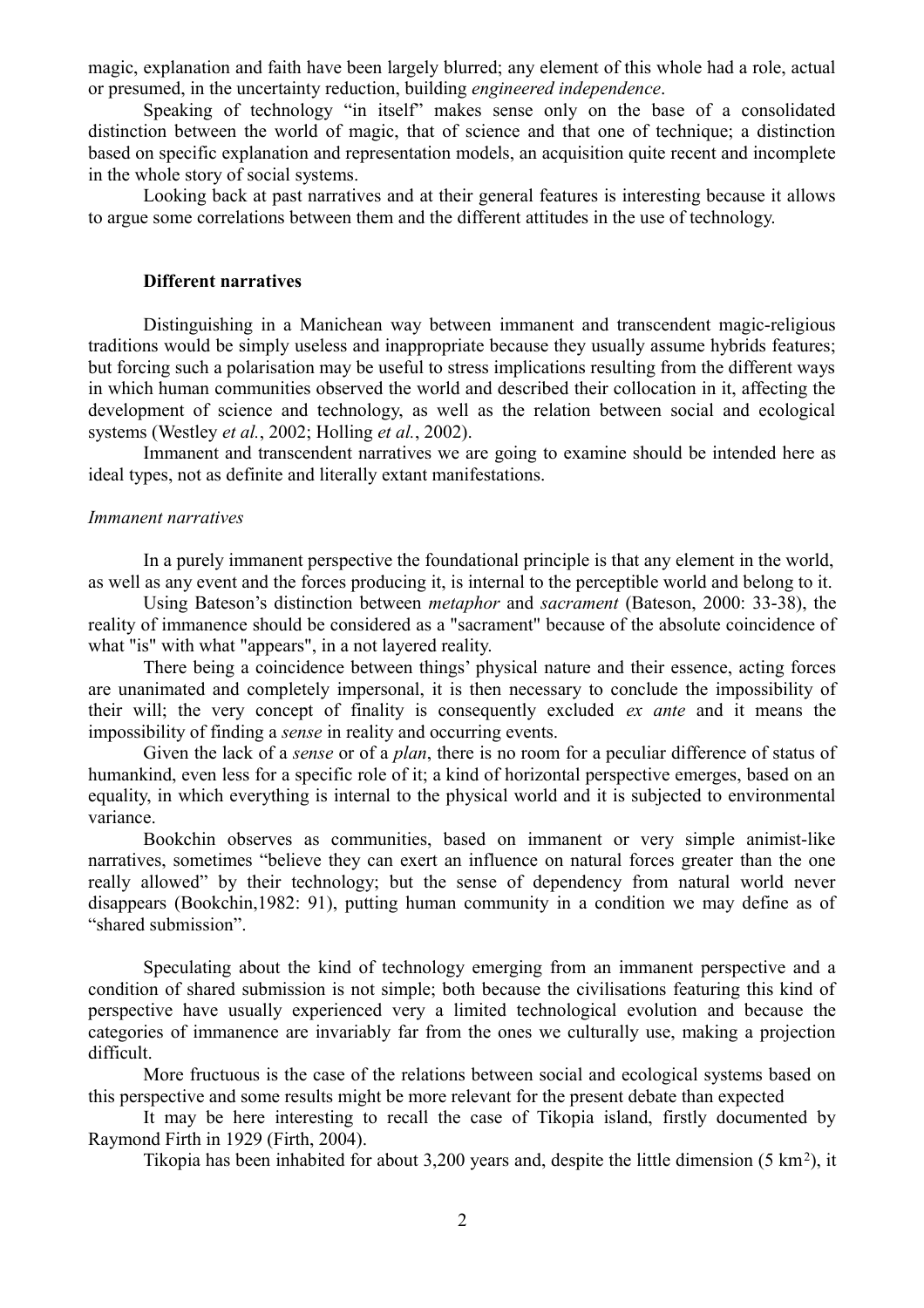hosted an almost stable population of about 1,200 people. This has been possible only thanks to an intensive but sustainable cultivation (that contemplates also caring the forest), rational use of fresh water, and an extremely strict births control. The island is little and isolated, so any chance of survival just depends on the management of available resources. It is self-evident how Tikopians faced clearly their condition of subjection with a very little room for errors, but they have been able to develop an extremely sophisticated management that has been often compared to an *ante litteram* form of 'permaculture' (Diamond 2005: 288), and they have been able of applying on themselves the conclusions of a deep understendment of the ecological equilibrium of the ecosystem the belonged to, achieving the knowledge and the techniques necessary to turn an inescapable condition of danger into an indefinitely sustainable lifestyle.

What Tikopians empirically built is a set of ethical and practical assumptions about how to manage the relation of their community with the island. The presence of complex conscious elements – like their systemic comprehension, the valorisation of a voluntary zero-growth principle and the creation and maintenance of resilience depots – put them in an intermediate position between those communities passively sustaining a condition of belonging to the natural world, as *inter pares*, and the 'citizenship' of which Callicott talks about, "an uncompromising ecocentric environmental ethic […] or a form of biotic communitarianism" (Callicott, 1994: 20).

Permaculture (Mollison, 1988) and other analogous approaches are often regarded as some of the most promising models for reorienting our present ones, even moving from a very different background. Indeed if, almost naturally, an immanent perspective implies a condition of involuntary subjection, the opposite is not necessarily true, being perfectly possible to ground a positive idea of ecological citizenship on a transcendent background.

### *Transcendent narratives*

In a transcendent perspective the essence and the physical form of things do not coincide. In Bateson's terms the reality of transcendence is then a *metaphor* because what "appears" is not what it is for. If what appears is not what is, the conception of a multi-layered reality arises, making possible and worthy the quest for a knowledge of the reality's ultimate essence; an essence that is not in things (being external) and different from them (being non-physical).

The idea of an 'order' of reality, not present *in* things but ruling them, and the chance for the existence of a 'sense' underlying reality, quickly require a cause, an origin. A cause that may be a general impersonal principle, or a personal entity (or even more than one), often taking the form of *the* Mind.

The tie between a transcendent perspective and the assumption of a personal entity it is not so obvious as it may appear.

If we consider a prominent narrative like Buddhism that, is definitely framed in a transcendent perspective, it retains quite a world-immanent impersonal conception of sense – being also the idea of the Illumination substantially *this-worldly* (Callicott, 1994: 62).

A little more subtle is the case of Taoism, lying on a border, in which the concept of *tao* is firmly grounded in physical reality while treated with transcendent categories; if in Buddhism and Hinduism (cfr Callicott 1994:47,52) the underlying substance (*brahman*) is separated by the phenomenal and illusory reality (*maya*), in Taoism the "natural" *tao –* that we may roughly intend as the physical reality – is an expression, a mode, of the "constant" *tao*, but it is never separated or even distinguished from it (cfr Callicott 1994:68-69,7[2](#page-2-0)).<sup>2</sup>

<span id="page-2-0"></span><sup>2</sup> In this sense a comparison between Taoism and the thought of Spinoza is possible, considering his idea of God as *natura naturans* and *natura naturata*. In Spinoza there is a coincidence between nature and its essence because the phenomenal reality is just the expression of modes of the essence with many analogies with Taoism. Indeed, because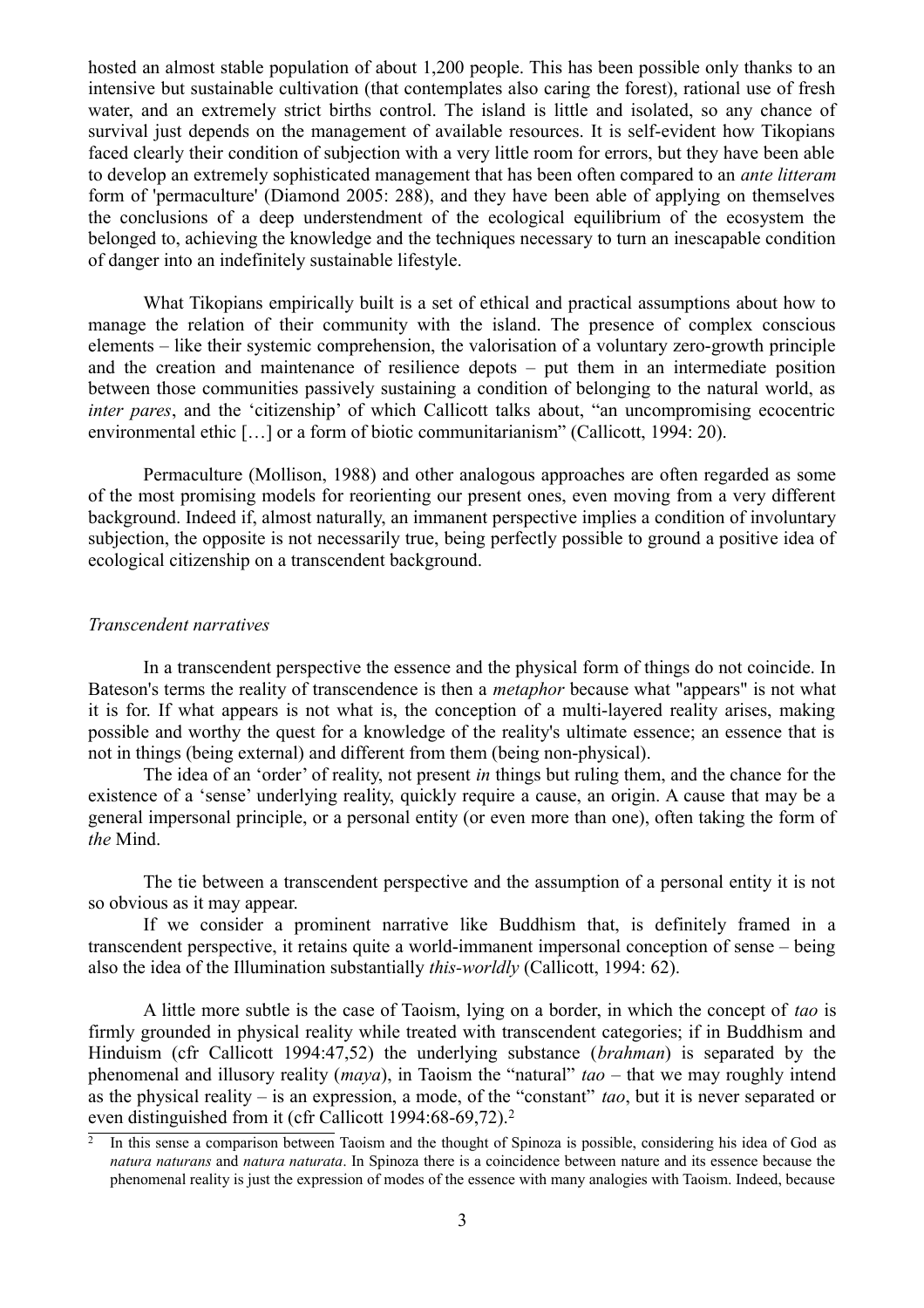Attributing personal features and consciousness to the principle means the chance of an unprecedented from of dialogue or interaction with it, giving to ritual instruments that potential effectiveness lacking in a purely immanent narrative. The peculiar communicative capability, typical of humans, poses them in a sort of privileged position, based on a dialectic unknown to other species, configuring a sort of "privileged submission".

When the principle has personal features and also takes the role of creator  $-e.g.$  as it appears in the Judaic-Christian-Islamic narrative – this may result in the emergence of a vertical, hierarchical perspective, with a Lord ruling everything.

 As Bateson observes, a personal entity, in consequence of is *mens*, takes the role of creator and coordinator, becoming also actuator and owner of everything; and it is in the separation of mind and natural world that the idea of divinity is founded (Bateson, 2000).

Within the frame of a personal creator, the role of humankind in the *plan* may widely differ; it is uncommon that narratives of this kind assume an egalitarian on not specific condition; this is consistent with the idea of an instrumental function of magic-religious narratives.

More commonly, according to the hierarchical perspective recalled above, the place for humans is somewhat intermediate between the divine condition and that of other creatures; a role that can be of subjugation and service or with a larger degree of freedom and an inner sake.

In a Mesopotamic etiologic myth, marking that transition tied to the "Neolithic revolution" and the establishment of complex societies, humankind has a purely instrumental function, being created by Marduk to serve gods and cultivate their food (Dalley 2000: 260-261).

But it is in an other extraordinary myth that we find a narrative deeply conscious of the tie between human communities and the most important technological discovery of any time – that of agriculture – as well as a statement of the attitude to work on and modify the environment as a part of the human inner essence.

"In Duranki, [the Lord] brought a pile / and made a hoe, / and, the next day, / he instituted work loads, thereby determining the fate / of men to come. / Pointing at the tools for these jobs / Enlil celebrated the Hoe / the golden lapis lazuli-headed Hoe, / and the horn of an unicorn ox / alone on a large embankment! / After admiring the Hoe / the Lord stared its fate, / and, after having crowned it with a bunch of vegetables / carried it into the 'meat-factory' / and used it to put in the mold / the founder of the progeny of men. / Then, in front of him / men multiplied on earth!" (Pedrotti & Fischer, 1996: .27).[3](#page-3-0)

In later narratives like the Judaic one – after inherited by Christianity and Islam – humankind *is* the purpose of the creation and the exploitation of natural resources is not only legitimate but even consistent with God's will.<sup>[4](#page-3-1)</sup>

Both, the Old Testament<sup>[5](#page-3-2)</sup> and the Quran<sup>[6](#page-3-3)</sup>, offer many passages in which the dominion of mankind over the world is stated and justified; here we find the roots of an anthropocentric perspective, diffused in Western and Middle-Eastern culture.

Callicott, in his attempt to establish an environmental ethic observes that, beside the *despotic* perspective, in which humankind is the owner and consignee of the extant world, other two

the essence of things and things themselves coalesce, Spinoza establishes *de facto* an immanent perspective, while moving from usually transcendent principles, as Arne Naess widely observed

<span id="page-3-0"></span><sup>&</sup>lt;sup>3</sup> For an analysis of the text cfr (von Franz, 2001).

<span id="page-3-1"></span><sup>&</sup>lt;sup>4</sup> In the Quran we can find am intermediate sensibility, recalling the Mesopotamian myth seen above, while explicitly denying it: "And I did not create the jinn and mankind except to worship Me. I do not want from them any provision, nor do I want them to feed Me" (Quran 51:56-57). Jinn are spiritual creatures of Islamic mythology who inhabit an unseen world in dimensions beyond the visible universe of humans.

<span id="page-3-2"></span><sup>&</sup>lt;sup>5</sup> See: Genesis (I, 26-30); Genesis (9, 1-3); Psalm 8 (4-9); Psalm 115 (15-16). It is also worthy to mention the 325 Council of Nicaea in which the doctrine of Divine Providence was adopted

<span id="page-3-3"></span><sup>6</sup> See: Quran 17:70; 2:29; 45:13.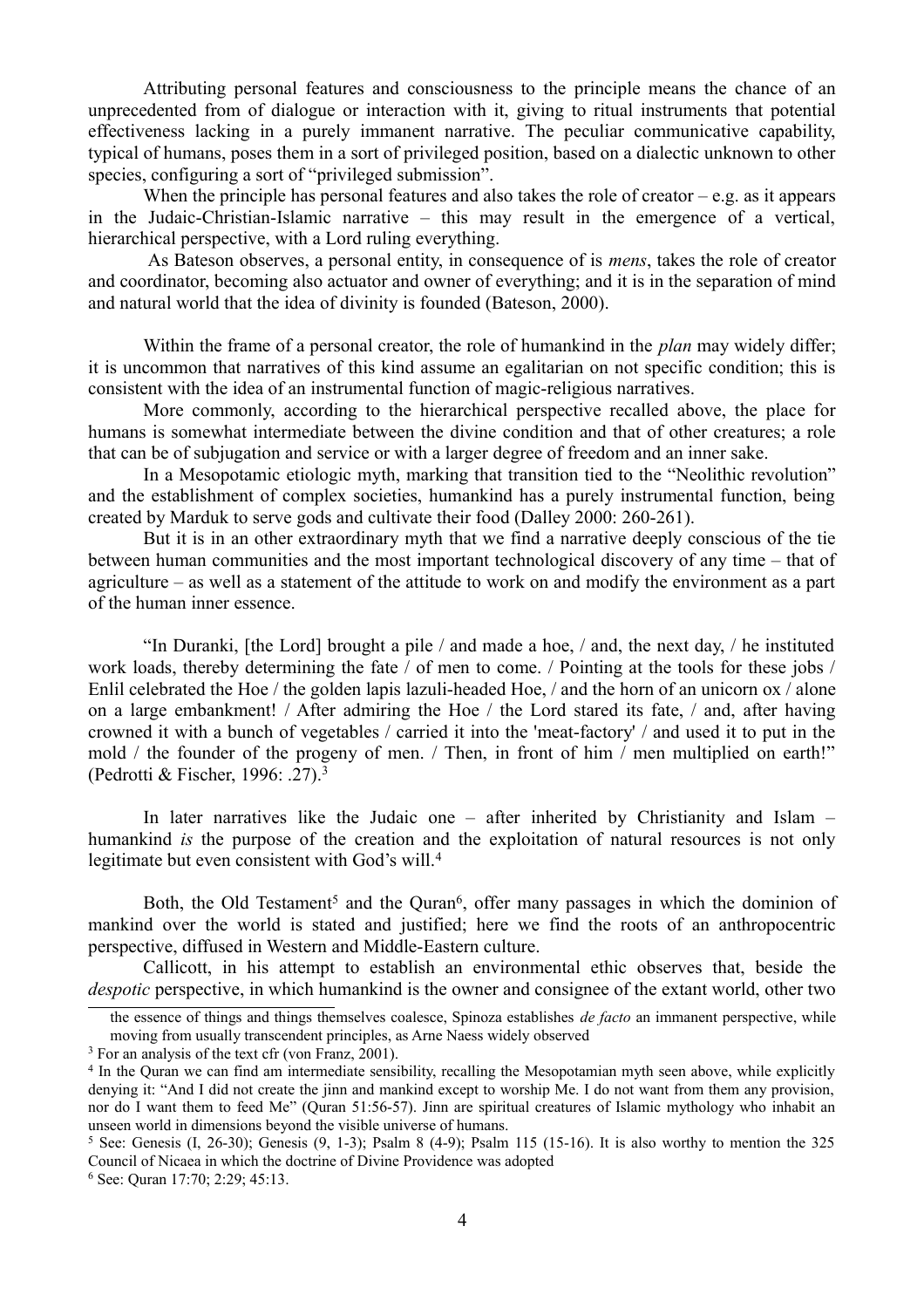points of view may be grounded in this narrative: the moral *citizenship* perspective we yet introduced – that according to Callicott is quite difficult to ground in the Islamic background (Callicott, 1994: 30) – and that of *stewardship*, according to which humans are on Earth with a unique degree of consciousness and benefits but also with a correspondent amount of responsibility (Callicott, 1994: 23).

But, it is without doubt true that the prevailing perspective in last centuries has been that one of the despotic possession.

### **The roots of Western science**

If the considerations about the different roles imagined for humans within the frame of a transcendent personal narrative are essential for understanding the relation between social and ecological systems, those tied to the epistemological consequences of such a narrative bring us back to the development of science and technology; indeed, the attempt to develop effective explanation models and that of understanding the ratio of the transcendent Mind (or, at least, that one attributed to it), have been strictly intertwined

The process of projection of interpretative categories on the surrounding reality became objectified till the extent of losing the evidence of being a cultural construction and starting a reverse process toward the deduction of a *law*, supposed as natural and universal.

This is particularly evident in the development of Western modern science, where we see a kind of "reverse engineering" cognitive attempt to understand the Mind, through the observation and the analysis of its creation.

As White (1967) observed, in the Western Christianity quite early emerged a *theologia naturalis*, intended exactly as a mean for the knowledge of God, that afterwards evolved in to *philosophia naturalis* which is the direct ancestor of modern science.<sup>[7](#page-4-0)</sup>

"The consistency with which scientists during the long formative centuries of Western science said that the task and the reward of the scientist was "to think God's thoughts after him" – Remarks White – leads one to believe that this was their real motivation. If so, then modern Western science was cast in a matrix of Christian theology" (White, 1967: 1206).

Understanding reality consequently means looking for the hidden laws ruling it, laws that David L. Hall and Roger T. Ames, inspired by Whitehead, consider as expression of a "logical" or "transcendent" order (Callicott 1994: 69-70). We may consider them as "transcendent" because they are conceived as, abstract, separated from physical reality and because they are a product of the transcendent Mind, even if the result is a Western science that assumes a purely immanent perspective as an essential feature, bringing immanent explanation models at an unprecedented level of complexity.

A relevant contribution in this sense has arrived from the transcendent religious-scientific tradition of the Classical age, with streams of thought like that of Pythagoreans, pursuing a sophisticated speculative and scientific activity together with a world-denying ascetism (Callicott, 1994: 23).

Naess cautions about the epistemological consequences of this approach, observing that "between the parts of the world [...] there are internal structural relations. But these are distinguished from the *abstract* structure found or invented by science. The physicist's "world of science is entirely one of abstract structures. [...] They do not belong to the content of the world we are genuinely part of. Abstract structures are structures *of* the world, not *in* the world" (Drengson & Devall 2008: 78-79).

<span id="page-4-0"></span><sup>7</sup> It suffices here to recall the Sir Isaac Newton, the initiator of modern physics, entitled his *opus magnus* "Principia Mathematica Philosophiae Naturalis."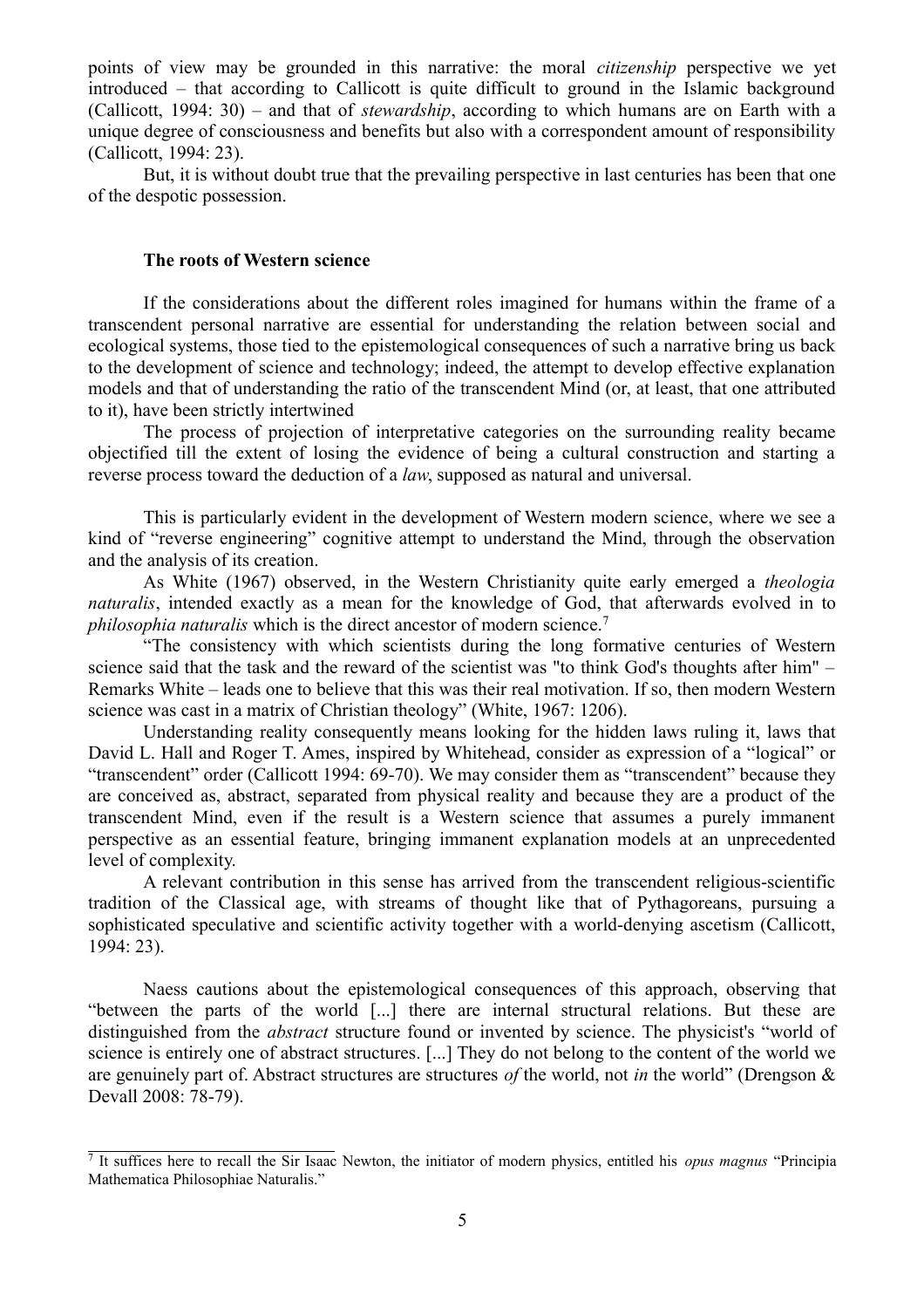### **Toward a new approach**

The *law* of nature and the following scientific perspective are consequently normative applications of human categories on ecological systems.

This act of intellectual *hybris*, strictly correlated, as seen, with religious narratives assuming a dominant condition for humans, have for sure contributed to the Western way to relate with ecological systems and using science and technology for their exploitations.

It would be evidently simplistic to tie this development *just* to the role played by religious narratives – even assuming a derivation of the scientific approaches from them – but it is also reasonable to assume them as relevant element.

Probably, this state of things may be the result of a 'contamination' between the Semitic cultural background and the Greek one, both hierarchically structured, respectively around faith and rationality (Bookchin, 1982).

Also the role played by the personal principle, that here assumes a peculiarly articulated expression, may be necessary but not sufficient to explain the features of the Western tradition. And if, as White observes: "Christianity [especially in its Western form], in absolute contrast to ancient paganism and Asia's religions (except, perhaps, Zorastrianism), not only established a dualism of man and nature but also insisted that it is God's will that man exploit nature for his proper ends" (White, 1967: 1205), anyway some other qualifying elements need to be found.

An interesting hypothesis, maybe worthy to be analysed more deeply, is based on the otherworldly feature of Christian and Islamic narratives; a feature substantially absent in the Judaic narrative and definitely more attractively depicted than in the Classical one. Collocating the ultimate and more significant part of the existence in a non-terrestrial condition might have favoured an undervaluation of the Earthly life and of its content, with a more rapacious and careless attitude.

With limited reference to the birth of modern science and of present capitalist growth-based economic system, a further contribution of some 'epicurean' elements may have been originated in North-European Christianity, as Weber (1992) originally observed

In the frame of our considerations we may wonder if, in consequence of the immanent character of modern science and technology, a sort of internal teleology might have emerged, making of science, technology and their use the inner and sole scope of themselves.

But whatever its origin may be, Western*ish* science is now a datum and it appears even more like a sort of cognitive frame widely spread in the world and assumed *as is –* without geographical or cultural connotations – a sort of new meta-narrative with no relevant local variations. Given this assumption, the challenge is no more describing its ancestry or simply stressing its inner bias, but looking for an ethic, a narrative, giving us clues on *how* use this instrument we possess.

A help might come from that peculiar and advanced branch of Western science that is ecology, grounded in the analytical method while comprehensive and holistic in outcomes. Ecology tries to focus on those relations between the parts of reality recalled by Naess, but its perspective is far from being a metaphysic; indeed, as Callicott observes in ecology and modern physics "nature is one because of a network of relations," not "because all phenomenal things variously manifest a single substantive essence" (Callicott 1994: 51), as saw for Taoism (and Spinozism) and, with some specifications, for Buddhism and Hinduism. But, if the underlying reasons are different what emerges is a diffused opportunity for grounding a "citizenship" perspective.

An element supporting this hope, consistently with an immanent view, lies unsuspected in the Confucian doctrine, quasi a sort of moral view of Simmel's *social circles* (Simmel, 1908), according to which the single individual is the result of the sum of her/his multiple relations and the *fair* behaviour is that in which the individual assumes on her/him-self those relations and behaves coherently.

If expanding the number of elements defining a person *is* expanding the number of contexts to which a person belongs and respect to which he/she has responsibility (Callicott, 1994: 81-82), a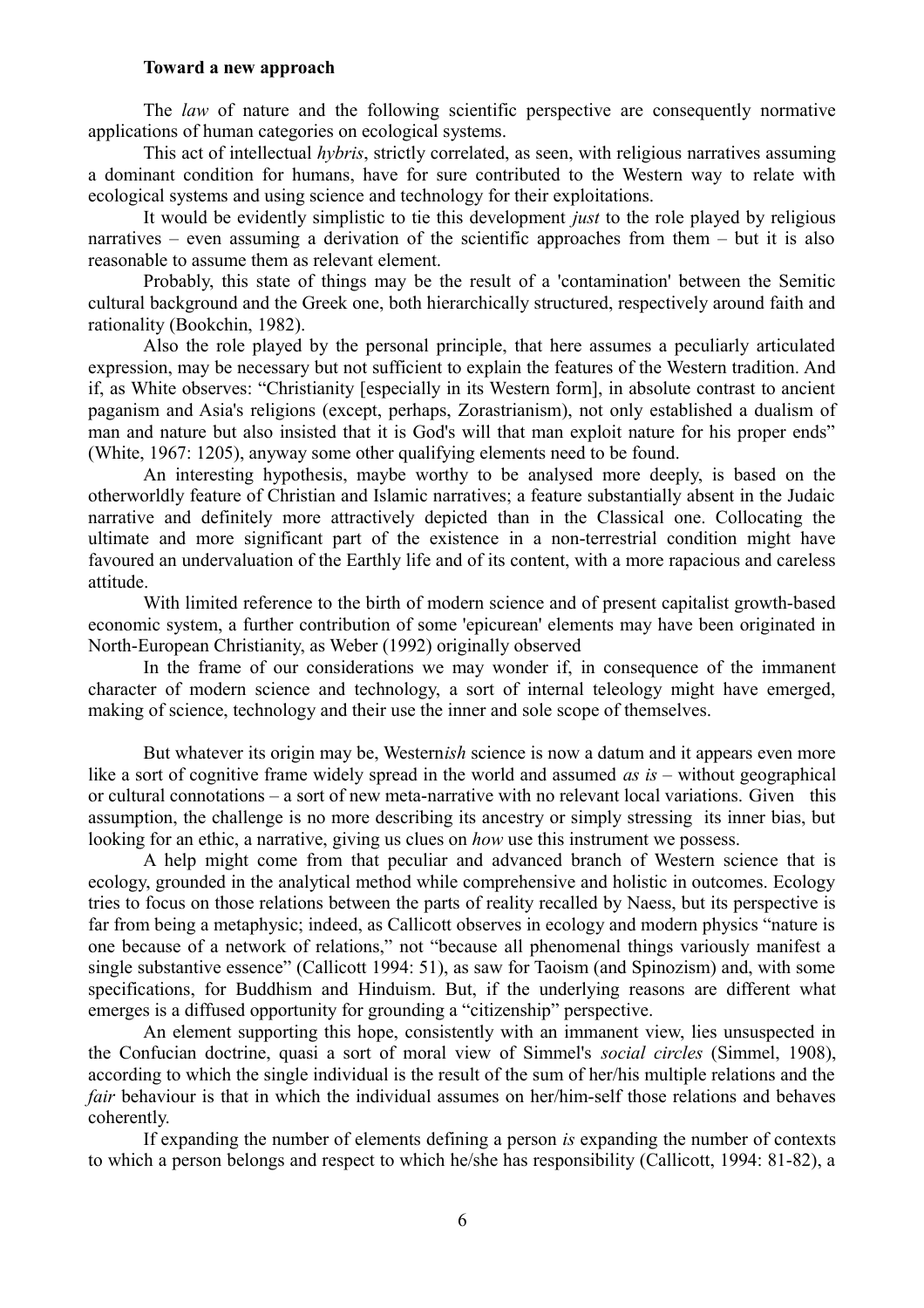narrative contemplating the individual as defined also by relations with non-human world, would imply a larger responsibility toward one's own community (an enlarged community). It is what Val Plumwood (1991) calls a 'self-in-relationship', contending it to be a further improvement respect to Naess's metaphysic idea of *self* (Drengson & Devall 2008: 86), being this strictly 'moral' option, supposedly, easier to be grounded in the Western and Middle-Eastern culture.

It should be quite apparent how this perspective is intimately tied to an immanent-like belonging, strongly recalling Aldo Leopold's 'land ethic' (Leopold, 1986); but the point here is not embracing a strictly immanent perspective, throwing away millennia of cultural evolution – which would be really an unlikely proposal – but trying to re-read it under the light of an undoubtedly condition of shared existence with other parts of biosphere.

How to imagine our science and technology in a landscape characterised by a new form of immanence?

Changing science in itself does not appear as a solution – with disappointment of postmodernist science-deniers – given it effectiveness that, even if partial, has proved to be extremely relevant, and also being the ultimate underlying paradigm of this considerations.

What seems more feasible is to re-orient its use and that of technology within the frame of a moral citizenship, and if it is true that no existence is possible without resources use, it is time to assume the part of shared responsibility paired with the benefits we enjoyed till today.

Technology and science have given us the chance of understanding something essential about the whole we belong to; the next opportunity we have is to learn how to use them in a more respectful way and even, the strange contribution of immanence, when *not* to use them.

As known, belonging to a community implies a limitation of one's own freedom and in this great community we are just and no more than citizens.

## **References**

Bateson, G. (2000). *Steps to an ecology of mind*. The University of Chicago Press, Chicago.

Bellafiore, A. (2012). *Ecology of Ideas & Ecology's Ideas*. Kybernetes, in press.

Bookchin, M. (1982). *The Ecology of Freedom: The Emergence and Dissolution of Hierarchy*. Cheshire Books, Palo Alto.

Callicott, J.B. (1994). *Earth's Insights: A Multicultural Survey of Ecological Ethics from the Mediterranean Basin to the Australian Outback*. University of California Press, Berkeley.

Childe, V.G. (1957). *The dawn of European civilization*. Routledge, London.

Dalley, S. (2000). *Myths from Mesopotamia. Creation, the Flood. Gilgamesh, and the Others.* Oxford University press, Oxford.

Diamond, J. (2005). *Collapse. How societies choose to fail or survive*. Penguin Books Ltd., London.

Drengson, A. & Devall, B. (2008) (eds). *Ecology of Wisdom – Writings by Arne Naess*. Counterpoint, Berkeley.

Firth, R. (2004). *We the Tikopia*. Routledge, London.